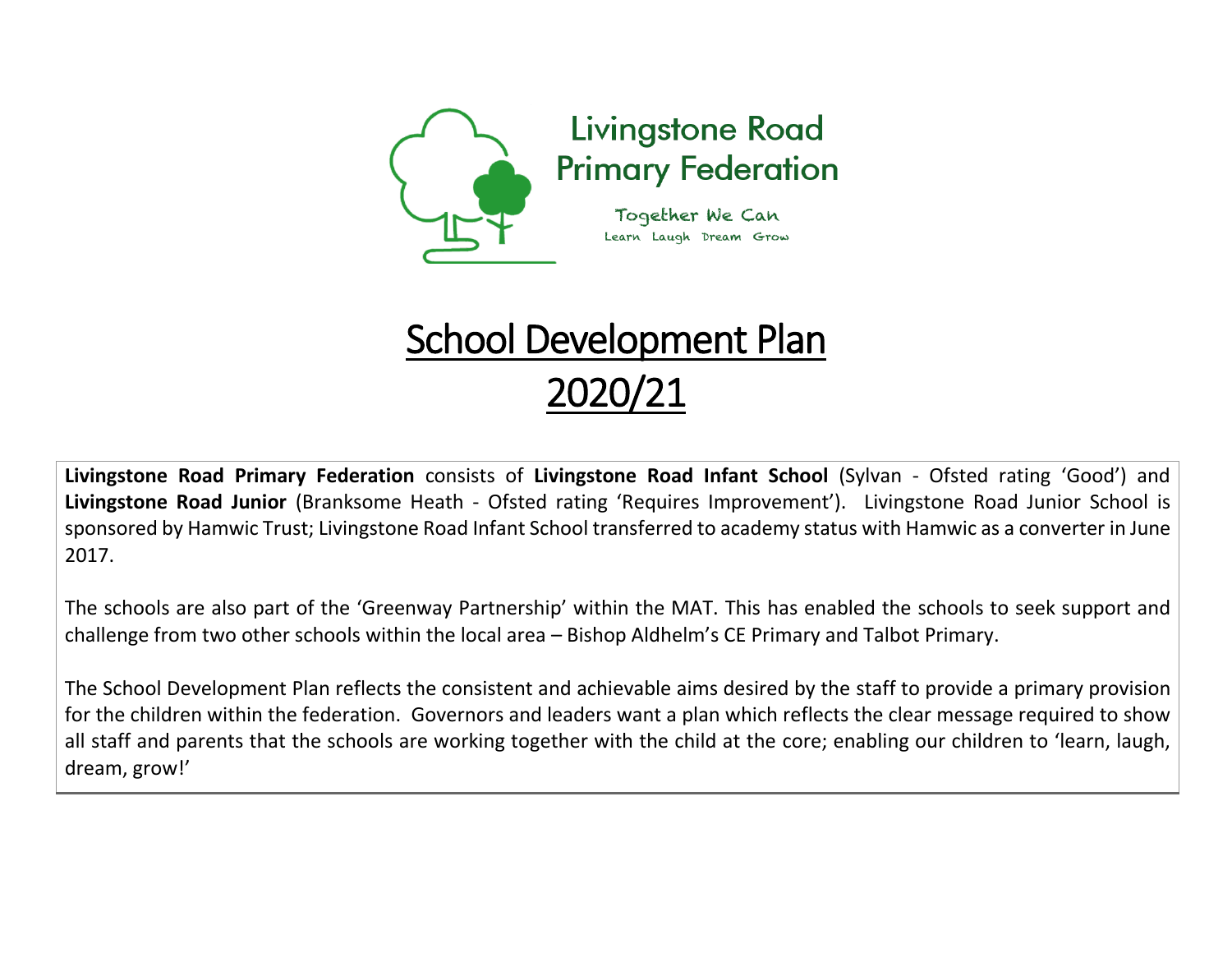| SDP 1: To improve attendance                                                                                                                                                           |                                                                                                                                                                                                                                                                                                                                                                                                                                                                                                                   |                                                                                                                                                                                                                  |                                                                  |                                                                                                                                                                                  |                                                                                                      |  |
|----------------------------------------------------------------------------------------------------------------------------------------------------------------------------------------|-------------------------------------------------------------------------------------------------------------------------------------------------------------------------------------------------------------------------------------------------------------------------------------------------------------------------------------------------------------------------------------------------------------------------------------------------------------------------------------------------------------------|------------------------------------------------------------------------------------------------------------------------------------------------------------------------------------------------------------------|------------------------------------------------------------------|----------------------------------------------------------------------------------------------------------------------------------------------------------------------------------|------------------------------------------------------------------------------------------------------|--|
| <b>Priority</b>                                                                                                                                                                        | <b>Action</b>                                                                                                                                                                                                                                                                                                                                                                                                                                                                                                     | Timeframe                                                                                                                                                                                                        | Led by/who's<br>involved?                                        | Impact                                                                                                                                                                           | <b>Evaluation</b>                                                                                    |  |
| To embed and<br>review systems<br>in place to<br>monitor<br>attendance                                                                                                                 | Weekly attendance overview sent to EHT and Inclusion<br>1.<br>lead from this target key families for 1:1 meetings and<br>attendance surgeries<br>2. Office follow specific procedures when reporting<br>absences or lates<br>3. Information relating to attendance concerns, levels<br>reached and actions taken, passed to CT<br>4. CT to monitor attendance weekly and share updates<br>with children setting the challenge to win the weekly<br>attendance race and at minimum always exceed 95%<br>attendance | Aut term<br>and ongoing                                                                                                                                                                                          | EHT and<br>Inclusion Lead<br>Office                              | PA reduced and in line with<br>national<br>Higher % of children in school<br>on time and ready for<br>learning at the start of the<br>day                                        |                                                                                                      |  |
| To engage<br>parents with<br>attendance                                                                                                                                                | 1. Review parent meetings within school held for PA<br>children<br>Gate welcome plan to monitor key PA children<br>2.<br>Send out attendance week prior to Parents Evening<br>3.<br>Highlight class attendance in newsletter monthly and<br>4.<br>attendance newsletter every half a term<br>5.<br>Discussion with Kidscape to see if they can support<br>school                                                                                                                                                  | Aut term<br>and ongoing                                                                                                                                                                                          | <b>FLT</b>                                                       | Improved awareness of<br>parents of the importance of<br>good attendance for progress<br>in school<br>School attendance 2%<br>improved<br>PA reduced by 2% with a<br>focus on PP |                                                                                                      |  |
| To review<br>rewards to<br>encourage good<br>attendance                                                                                                                                | Continue attendance Race reward 1st, 2nd and 3rd<br>1.<br>Review rewards for children with genuine attendance<br>2.<br>reasons<br>3.<br>Half termly rewards rather than termly rewards to raise<br>profile                                                                                                                                                                                                                                                                                                        | Aut term<br>and ongoing                                                                                                                                                                                          | <b>FLT</b>                                                       | School attendance 2%<br>improved<br>PA reduced by 2% with a<br>focus on PP                                                                                                       |                                                                                                      |  |
| To improve<br>attendance of<br>vulnerable<br>groups                                                                                                                                    | 1. Weekly report specific to vulnerable groups, SEND, PPG,<br>Social Care involvement<br>2. Fortnightly welfare meetings between Inclusion Lead<br>and PCWs to triangulate attendance concerns, minutes<br>to rest of FLT<br>3. Attendance policy reviewed to reflect whole school<br>approach<br>Develop TA role to include PA groups<br>4.                                                                                                                                                                      | Aut term<br>and ongoing                                                                                                                                                                                          | <b>Inclusion Lead</b><br><b>PCWs</b><br><b>EHT</b><br><b>TAs</b> | Attendance of vulnerable<br>groups improved<br>Strong relations with parents                                                                                                     |                                                                                                      |  |
| <b>Autumn Milestones:</b><br>Weekly attendance overviews for EHT and Inclusion<br>Lead in place<br>PPM forms populated with PA information and CTs<br>informed of actions and progress |                                                                                                                                                                                                                                                                                                                                                                                                                                                                                                                   | <b>Spring Milestones:</b><br>Weekly attendance overviews for EHT and Inclusion<br>$\bullet$<br>Lead in place<br>PPM forms populated with PA information and CTs<br>$\bullet$<br>informed of actions and progress |                                                                  | <b>Summer Milestones:</b><br>$\bullet$<br>Lead in place<br>$\bullet$<br>informed of actions and progress                                                                         | Weekly attendance overviews for EHT and Inclusion<br>PPM forms populated with PA information and CTs |  |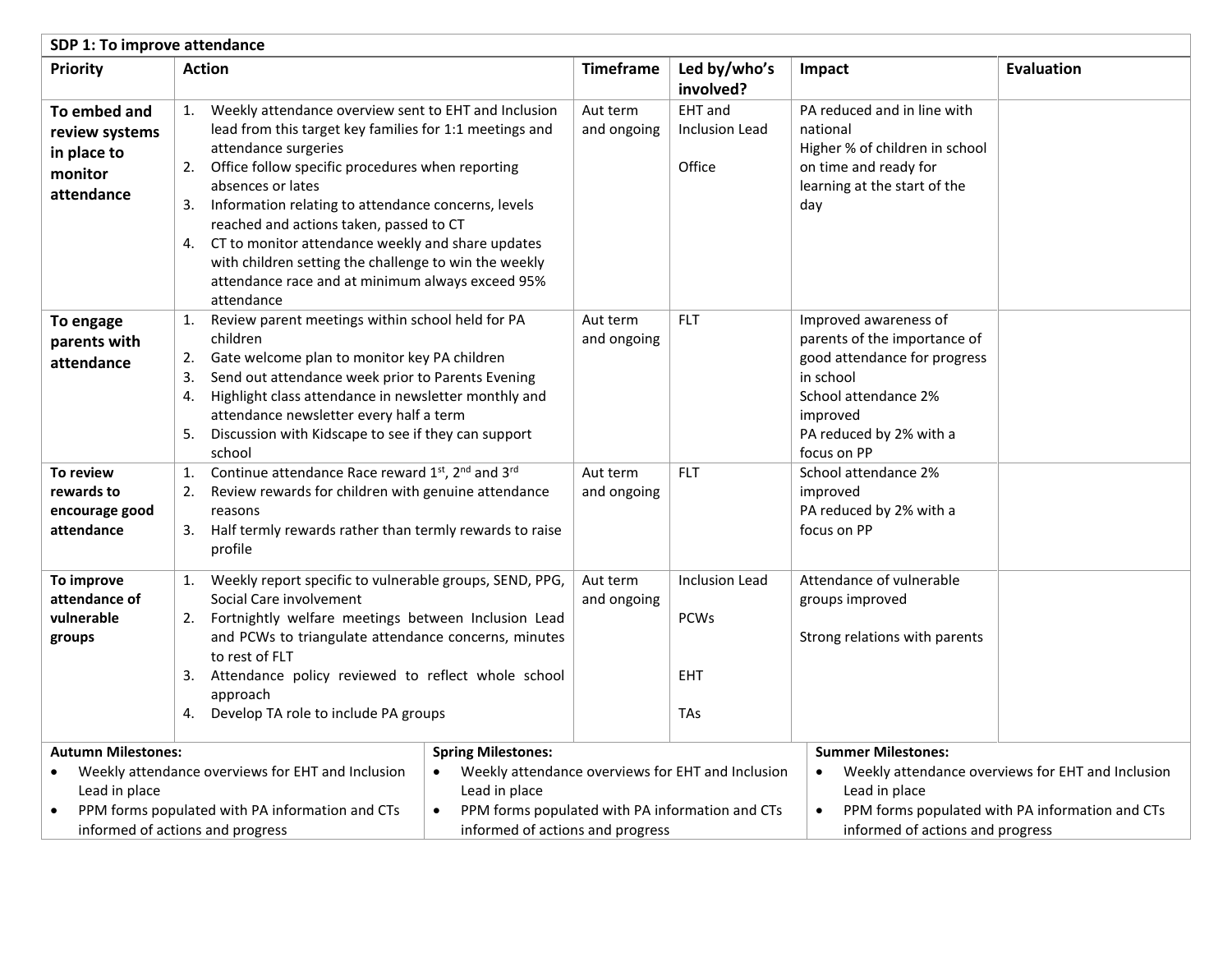| $\bullet$<br>$\bullet$<br>$\bullet$<br>$\bullet$<br>$\bullet$ | Attendance information to all parents/carers week<br>prior to Parent Consultations<br>Attendance Race in place and celebrated weekly in<br><b>Celebration Assembly</b><br>PCW weekly meetings for Autumn term with AHT<br>(SR)<br>Changes made for the start of term relating to<br>necessary schools due to reduced level of support<br>from BCP (no SAW)<br>SR to inform office staff monitoring attendance daily<br>of changes and why by the start of term<br>PA group led by TA up and running to monitor<br>impact | Attendance information to all parents/carers week<br>prior to Parent Consultations<br>Attendance Race in place and celebrated weekly in<br><b>Celebration Assembly</b><br>Fortnightly PCW meetings in place with AHT (SR)<br>INSET - attendance focus. Roll out whole school<br>approach including TA group | Attendance information to all parents/carers week<br>prior to Parent Consultations<br>School attendance 2% improved on 2018-19 data<br>(last full school year for attendance)<br>PA reduced by 2% with a focus on PP on 2018-19<br>data (last full school year for attendance)<br>Monitor impact of TA groups across the school |
|---------------------------------------------------------------|--------------------------------------------------------------------------------------------------------------------------------------------------------------------------------------------------------------------------------------------------------------------------------------------------------------------------------------------------------------------------------------------------------------------------------------------------------------------------------------------------------------------------|-------------------------------------------------------------------------------------------------------------------------------------------------------------------------------------------------------------------------------------------------------------------------------------------------------------|---------------------------------------------------------------------------------------------------------------------------------------------------------------------------------------------------------------------------------------------------------------------------------------------------------------------------------|
|                                                               | Review attendance awards                                                                                                                                                                                                                                                                                                                                                                                                                                                                                                 |                                                                                                                                                                                                                                                                                                             |                                                                                                                                                                                                                                                                                                                                 |
|                                                               |                                                                                                                                                                                                                                                                                                                                                                                                                                                                                                                          |                                                                                                                                                                                                                                                                                                             |                                                                                                                                                                                                                                                                                                                                 |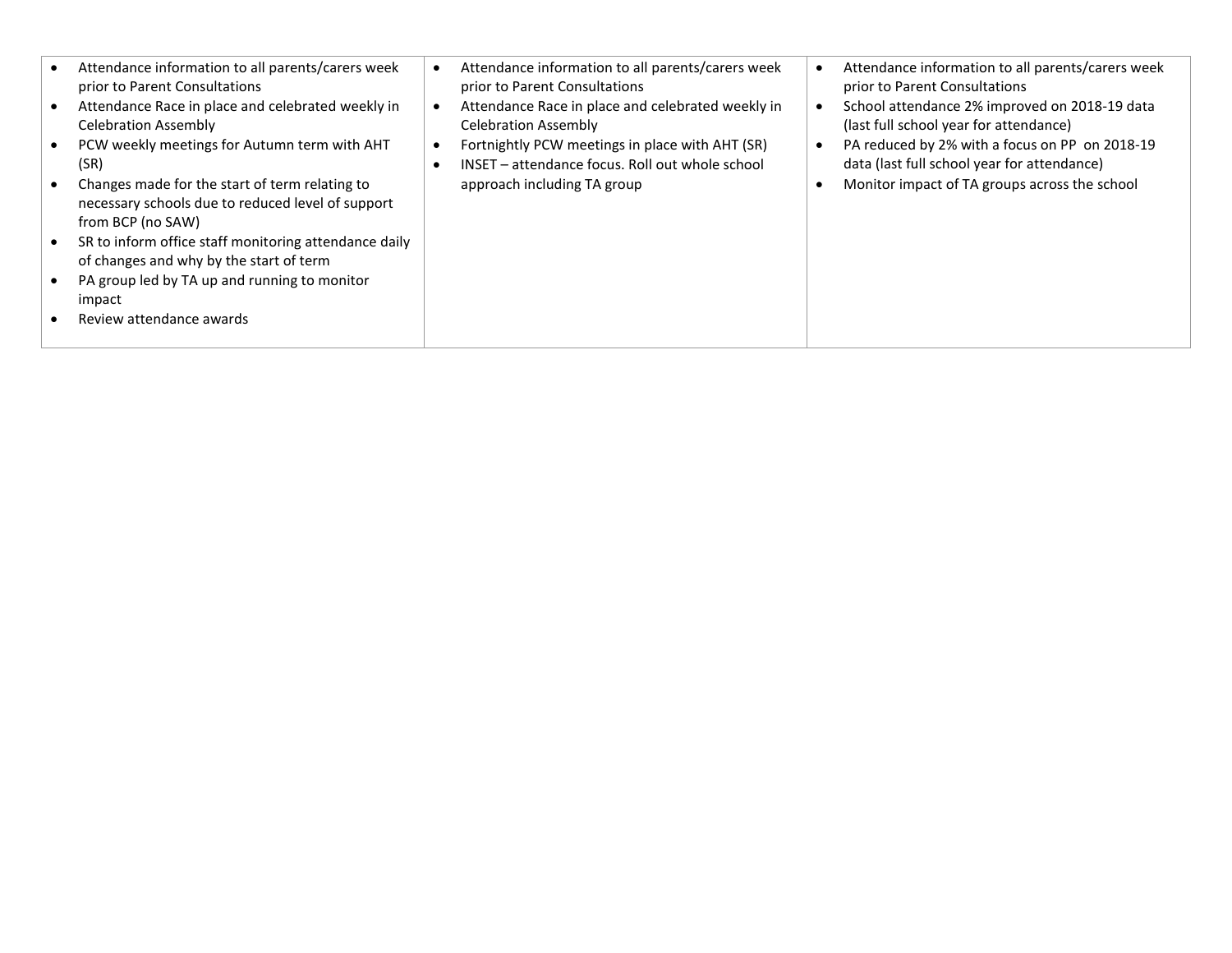| SDP 2: To improve quality of teaching and learning                                                                |                                                                                                                                                                                                                                                                                                                                                                                                                               |                                             |                                            |                                                                                                                                                                                                                                                                                                                                     |                   |  |
|-------------------------------------------------------------------------------------------------------------------|-------------------------------------------------------------------------------------------------------------------------------------------------------------------------------------------------------------------------------------------------------------------------------------------------------------------------------------------------------------------------------------------------------------------------------|---------------------------------------------|--------------------------------------------|-------------------------------------------------------------------------------------------------------------------------------------------------------------------------------------------------------------------------------------------------------------------------------------------------------------------------------------|-------------------|--|
| Priority                                                                                                          | <b>Action</b>                                                                                                                                                                                                                                                                                                                                                                                                                 | <b>Time</b>                                 | Led by/who's                               | Impact                                                                                                                                                                                                                                                                                                                              | <b>Evaluation</b> |  |
|                                                                                                                   |                                                                                                                                                                                                                                                                                                                                                                                                                               | frame                                       | involved?                                  |                                                                                                                                                                                                                                                                                                                                     |                   |  |
| To ensure<br>leadership<br>structure can<br>effectively<br>develop<br>teaching and<br>learning from<br>YrR to Yr6 | Key member of SLT leading improvement in T&L and<br>1.<br>coaching RI practice to good<br>EHT review the impact of middle leadership and<br>2.<br>consider what will be most effective to drive standards<br>3. Year Leads held to account to continue to ensure<br>standards are broadly in line with National<br>4. To continue to develop subject leader roles through<br>prioritising key actions                         | Aut                                         | SLT; SBM<br>Support from<br><b>HR</b>      | All leaders clear about their roles<br>and responsibilities and drive<br>standards demonstrated in pupils'<br>books, data and pupil conferencing<br>Subject Leadership/Year Lead<br>action plans in place linked to SDP<br>e.g. PSHE new SRE expectations;<br>EYFS early adopters; Maths<br>progression maps reviewed               |                   |  |
| To ensure the<br>full curriculum<br>is carefully<br>sequenced and<br>builds over all<br>yr groups                 | Subject Leaders evaluate curriculum alongside year<br>1.<br>teams (Intent, Implement, Impact)<br>2. Subject Leaders monitor of broader curriculum through<br>book looks and pupil interviews<br>Further staff CPD to secure leaders' understanding of<br>their role<br>Review weekly planning format to have consistent<br>4.<br>approach across federation<br>5. Govs continue to develop awareness of broader<br>curriculum | Ongoing                                     | <b>FLT</b><br>Governors<br>Subject Leaders | Children's know more and<br>remember more about each<br>subject<br>Subject Leaders able to talk about<br>their subject and rationale behind<br>the planning<br>Children able to articulate learnt<br>skills & knowledge<br>Books evidence knowledge and<br>skills taught for a unit<br>Relevant and specific LOs on<br>weekly plans |                   |  |
| To ensure<br>curriculum<br>supports 'catch<br>up'                                                                 | Subject Leads have adapted MTPs to included lost<br>1.<br>learning due to school closure<br>Plans monitored and reviewed to ensure children 'catch<br>2.<br>up'<br>Planned interventions/small group teaching to support<br>3.<br>the 'catch up' of key children across the school                                                                                                                                            | Summer<br>term<br>Termly<br>Half<br>termly  | <b>DHT</b>                                 | Data shows children back on track<br>to meet at least ARE at the end of<br>year - broadly in line with national<br>Books evidence pace and<br>movement into current year LOs                                                                                                                                                        |                   |  |
| To partake<br>'Early Adopters'<br>in EYFS                                                                         | 1. EYFS Lead to partake in Hamwic and LA CPD to support<br>implementation<br>EYFS Lead to support development of environment and<br>2.<br>curriculum to ensure evidence gathering meets new<br>early adopters<br>Baseline completed and drives the priorities for the<br>3.<br>year ahead                                                                                                                                     | Summer<br>and Aut<br>Autumn<br>term<br>Aut1 | Hamwic<br><b>EYFS Lead</b>                 | Baseline driving priorities for the<br>year and key children to accelerate<br>Early Adopters curriculum in place<br>ready for statutory completion in<br>2021-22                                                                                                                                                                    |                   |  |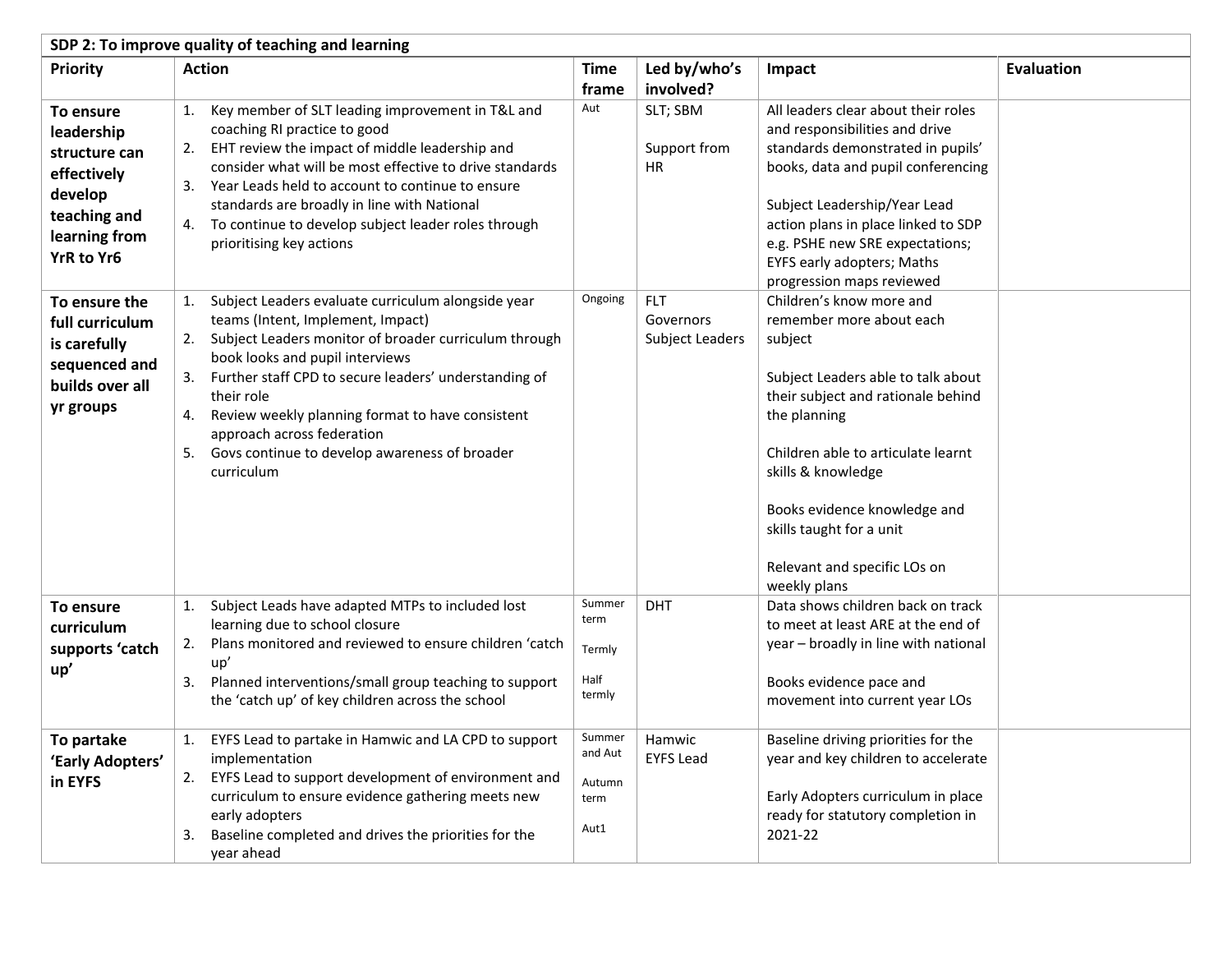|                                                                                                                                                                                                                                                                                                                                                         | Monitoring of evidence across the year group<br>4.    |                                                       | Half<br>termly                                  |             |                                                                                                                                |                                                                                                                                                          |  |
|---------------------------------------------------------------------------------------------------------------------------------------------------------------------------------------------------------------------------------------------------------------------------------------------------------------------------------------------------------|-------------------------------------------------------|-------------------------------------------------------|-------------------------------------------------|-------------|--------------------------------------------------------------------------------------------------------------------------------|----------------------------------------------------------------------------------------------------------------------------------------------------------|--|
| Strengthen<br><b>Embed learning powers</b><br>1.<br>Planning incorporates practical activities<br>2.<br>'behaviour for<br>Task design is differentiated to enable all to have access<br>learning'<br>Curriculum resourced appropriately to ensure 'all'<br>4.<br>children can access curriculum<br>Children consistently 'uplevelling' their work<br>5. |                                                       | Half<br>term<br>monitori<br>ng                        | <b>FLT</b><br>Subject Leads<br>СT               | effectively | Lesson observations and books<br>show all groups of children able to<br>access curriculum and<br>demonstrate knowledge learned |                                                                                                                                                          |  |
|                                                                                                                                                                                                                                                                                                                                                         |                                                       |                                                       |                                                 |             |                                                                                                                                | Evidence of 'purple polishing'<br>impacting on improving quality of<br>work produced<br>Children in lesson settle to work<br>quickly and show urgency in |  |
| <b>Autumn Milestones:</b>                                                                                                                                                                                                                                                                                                                               |                                                       | <b>Spring Milestones:</b>                             |                                                 |             | learning                                                                                                                       | <b>Summer Milestones:</b>                                                                                                                                |  |
|                                                                                                                                                                                                                                                                                                                                                         | Developing the role of Year Leads                     |                                                       | 100% consistently good or better T&L across the |             |                                                                                                                                | Continue 100% consistently good or better T&L                                                                                                            |  |
|                                                                                                                                                                                                                                                                                                                                                         | Personalised Individual Action Plans in place for key | federation                                            |                                                 |             |                                                                                                                                | across the federation                                                                                                                                    |  |
| members of staff                                                                                                                                                                                                                                                                                                                                        |                                                       | Curriculum showing more movement towards<br>$\bullet$ |                                                 |             |                                                                                                                                | Data broadly in line with National<br>$\bullet$                                                                                                          |  |
|                                                                                                                                                                                                                                                                                                                                                         | Data input every half term and leading CPD and        | current year group objectives                         |                                                 |             |                                                                                                                                |                                                                                                                                                          |  |
| priorities for half term                                                                                                                                                                                                                                                                                                                                |                                                       | Review marking policy and impact on pupil progress    |                                                 |             |                                                                                                                                |                                                                                                                                                          |  |
| Curriculum reviewed and updated for spring term                                                                                                                                                                                                                                                                                                         |                                                       | Early Adopters embedded                               |                                                 |             |                                                                                                                                |                                                                                                                                                          |  |
| Catch up support in place<br>$\bullet$                                                                                                                                                                                                                                                                                                                  |                                                       |                                                       |                                                 |             |                                                                                                                                |                                                                                                                                                          |  |
| Early Adopters baseline completed and key area for                                                                                                                                                                                                                                                                                                      |                                                       |                                                       |                                                 |             |                                                                                                                                |                                                                                                                                                          |  |
| development highlighted<br>Learning powers revisited                                                                                                                                                                                                                                                                                                    |                                                       |                                                       |                                                 |             |                                                                                                                                |                                                                                                                                                          |  |
|                                                                                                                                                                                                                                                                                                                                                         | Work scrutiny focusing on children's 'behaviour for   |                                                       |                                                 |             |                                                                                                                                |                                                                                                                                                          |  |
| learning'                                                                                                                                                                                                                                                                                                                                               |                                                       |                                                       |                                                 |             |                                                                                                                                |                                                                                                                                                          |  |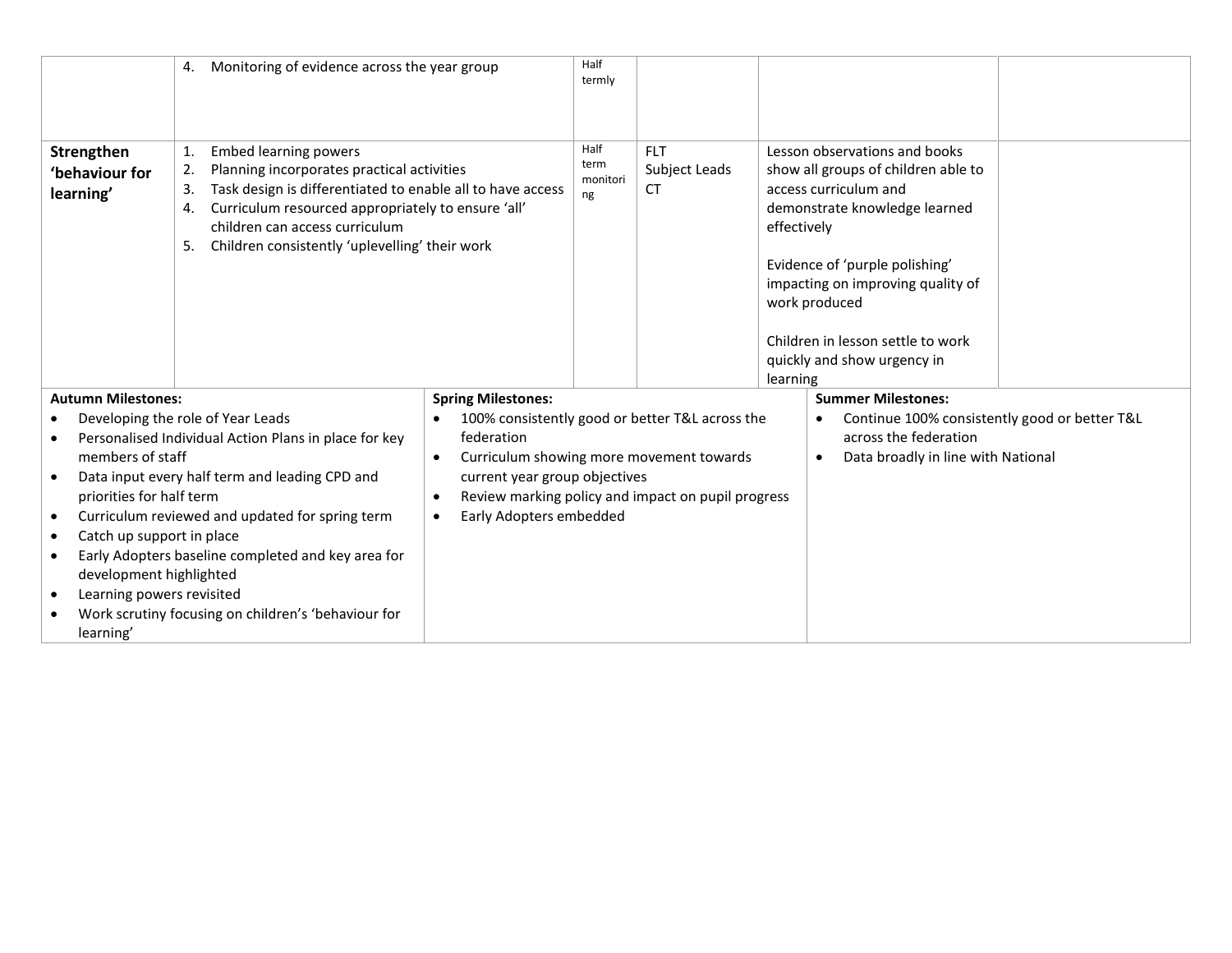| SDP 3: To improve the provision offered for Vulnerable Pupils                          |                                                                                                                                                                                                                                                                                                                                                                                                                                                                 |                                                     |                                           |                                                                                                                                                                           |                   |
|----------------------------------------------------------------------------------------|-----------------------------------------------------------------------------------------------------------------------------------------------------------------------------------------------------------------------------------------------------------------------------------------------------------------------------------------------------------------------------------------------------------------------------------------------------------------|-----------------------------------------------------|-------------------------------------------|---------------------------------------------------------------------------------------------------------------------------------------------------------------------------|-------------------|
| Priority                                                                               | <b>Action</b>                                                                                                                                                                                                                                                                                                                                                                                                                                                   | <b>Timeframe</b>                                    | Led by/who's<br>involved?                 | Impact                                                                                                                                                                    | <b>Evaluation</b> |
| Bottom 20%<br>pupils enabled to<br>'catch up'                                          | 1. All staff aware of the needs of the bottom 20% and<br>strategies in place from PPM<br>'Differentiation' support for all teachers<br>2.<br>Appropriate interventions to support 'catch up'<br>3.<br>Look for link with PA - how is the timetable enabling<br>4.<br>chn to catch up?                                                                                                                                                                           | Aut-PPM<br>SEND staff<br>meetings<br>Aut            | <b>FLT</b><br><b>Inclusion Lead</b><br>CT | Narrow gap between SEND<br>and all through skilled<br>teaching which modifies<br>learning appropriately                                                                   |                   |
| To improve<br>outcomes of PP<br>children                                               | Teachers and TAs know the strengths and barriers for<br>1.<br>their PP children<br>PP progress monitored through PPM leading to<br>2.<br>interventions targeting catch up of key PP children<br>(including those who should be GDS)<br>Review impact of the 'wider offer' for PP children e.g.<br>3.<br>music T&L visit opportunities; cultural development<br>Ensure a strong reading offer for PP children not heard<br>4.<br>at home                         |                                                     | <b>FLT</b><br>Inclusion Lead<br><b>CT</b> | Narrow gap between<br>disadvantaged and others<br>nationally<br>Greater participation in the<br>wider school life<br>All PP children read well<br>before secondary school |                   |
| <b>Embed use of</b><br><b>SEND folders</b>                                             | 1. SEND monitoring plan in place and shared with staff as<br>part of whole school monitoring plan<br>Review and develop targets; ensuring robust progress<br>2.<br>measures<br>Staff owning SSPs - consult with staff on design of SSPs<br>3.<br>Teachers aware of assessments and screening<br>4.<br>programmes to support use of in class<br>Improve yearly transitions - plans for Aut1 completed<br>5.<br>in Summer 2<br>Update school provision maps<br>6. | Intro Aut<br>and ongoing                            | Inclusion Lead<br>CT                      | SEN pupils make strong<br>progress from their start<br>points<br>Targets and provision of plans<br>matches classroom provision<br>well                                    |                   |
| <b>High quality</b><br>interventions<br>used in a timely<br>way                        | Federation map of interventions - what? Where? Why?<br>1.<br>Impact?<br>2. AHT ensure Pastoral Interventions required post<br>COVID-19 in place for vulnerable pupils including SEND<br>Teachers observe interventions to support children in<br>3.<br>class with them<br>Monitor impact of interventions half termly<br>4.<br>5.<br>Improve sharing of pastoral group work and impact                                                                          | Aut1<br>Spring<br>Summer<br>Half termly             | Inclusion Lead                            | Interventions show<br>acceleration of progress and<br>narrowing of gaps in<br>classwork                                                                                   |                   |
| <b>Impact of TAs</b><br>supports<br>accelerated<br>progress of<br>vulnerable<br>pupils | 1. TA CPD linked to teacher CPD<br>Training on use of 'Green SEND files' and targets<br>2.<br>Review of online CPD completed, questionnaire to TAs<br>3.<br>for possible further input/clarification $-$ questions<br>raised<br>Coaching in class for TAs<br>4.<br>Behaviour Response Plan training<br>5.                                                                                                                                                       | Weekly TA<br>Meetings<br>Autumn<br>Spring<br>Summer | Inclusion Lead                            | Observations evidence that<br>most TAs have a positive<br>impact in each lesson for the<br>bottom 20%                                                                     |                   |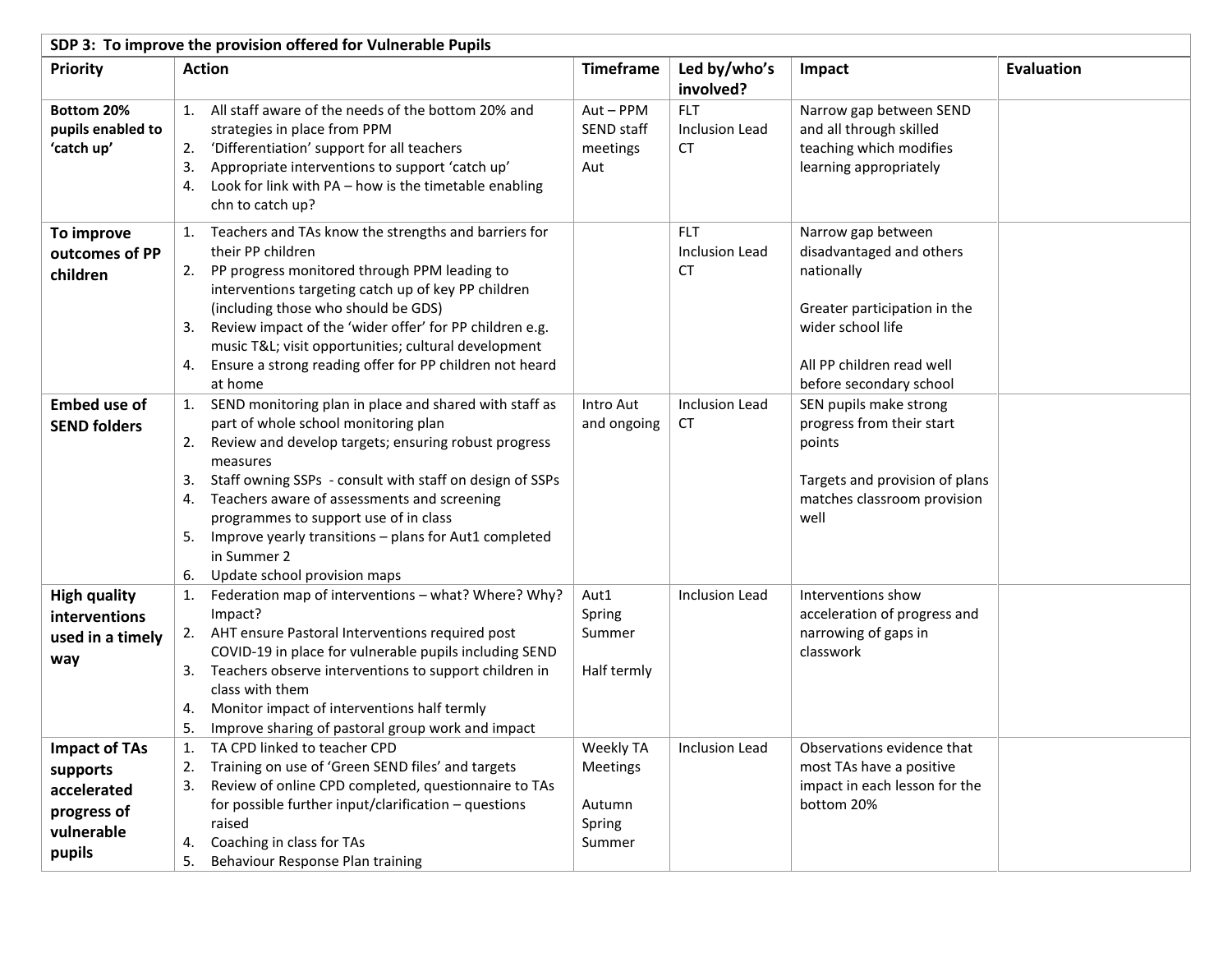|                                                                                                                                                                                                                                                                                                                                                                                                                                                                                                                                                                                                                                                                                                                                                                                                                                                                                                                                                                                                                                                                                                                                                             | SpLD (dyslexia) training<br>6. |      |                                                     |                                                                                                                                                                                                                                                                                                   |                                                                                                            |  |
|-------------------------------------------------------------------------------------------------------------------------------------------------------------------------------------------------------------------------------------------------------------------------------------------------------------------------------------------------------------------------------------------------------------------------------------------------------------------------------------------------------------------------------------------------------------------------------------------------------------------------------------------------------------------------------------------------------------------------------------------------------------------------------------------------------------------------------------------------------------------------------------------------------------------------------------------------------------------------------------------------------------------------------------------------------------------------------------------------------------------------------------------------------------|--------------------------------|------|-----------------------------------------------------|---------------------------------------------------------------------------------------------------------------------------------------------------------------------------------------------------------------------------------------------------------------------------------------------------|------------------------------------------------------------------------------------------------------------|--|
| Evaluate effectiveness of behavior plans (IBPs)<br>To support key<br>1.<br>Review reintegration plan and meetings<br>pupils with<br>2.<br>Consistent system (Bromcom) to log red cards and<br>3.<br>learning<br>monitored by FLT<br><b>behaviours</b>                                                                                                                                                                                                                                                                                                                                                                                                                                                                                                                                                                                                                                                                                                                                                                                                                                                                                                       |                                | Aut1 | <b>FLT</b><br><b>Inclusion Lead</b><br><b>CT</b>    | Reduction in exclusions and<br>reduction in repeated<br>exclusions of vulnerable<br>pupils<br>Staff and children using<br>consistent language<br>regarding behaviour                                                                                                                              |                                                                                                            |  |
| <b>Autumn Milestones:</b><br><b>Spring Milestones:</b><br>Review of all SEND pupil needs post COVID-19,<br>PPM - review bottom 20% progress<br>starting with EHCP children including Pastoral<br>Monitor SEND folders<br>$\bullet$<br>support<br>PPM forms highlight bottom 20%<br>Interventions show acceleration of progress<br>$\bullet$<br>O<br>Intervention map up and running<br>Target setting support SSPs<br>$\bullet$<br>SEND folders in place from Summer 2<br>Coaching in class for TAs<br>$\bullet$<br>$\bullet$<br>Monitor SEND folders<br>Monitor Behaviour Response Plans<br>$\bullet$<br>Monitor provision in classes against EHCPs and SSPs<br>Consult with staff on design of SSPs<br>٠<br>Monitor and review interventions<br>SpLD (dyslexia) training whole staff<br>Monitor Behaviour Response Plans<br>Map of assessments and screening programmes<br>available shared with teachers<br>Coaching in class for TAs<br>$\bullet$<br>Questionnaire to TAs reviewing online CPD<br>$\bullet$<br>completed during COVID-19 school closures<br>Behaviour Response Plan CPD for TAs<br>Target setting CPD/support to teachers for SSPs (SB) |                                |      | Monitor provision in classes against EHCPs and SSPs | <b>Summer Milestones:</b><br>PPM - review bottom 20% progress<br>٠<br>Monitor SEND folders<br>$\bullet$<br>$\bullet$<br>Monitor and review interventions<br>$\bullet$<br>Coaching in class for TAs<br>$\bullet$<br>Monitor Behaviour Response Plans<br>$\bullet$<br>$\bullet$<br>Autumn Term 2021 | Monitor provision in classes against EHCPs and SSPs<br>SSPs, Provision Maps and Interventions in place for |  |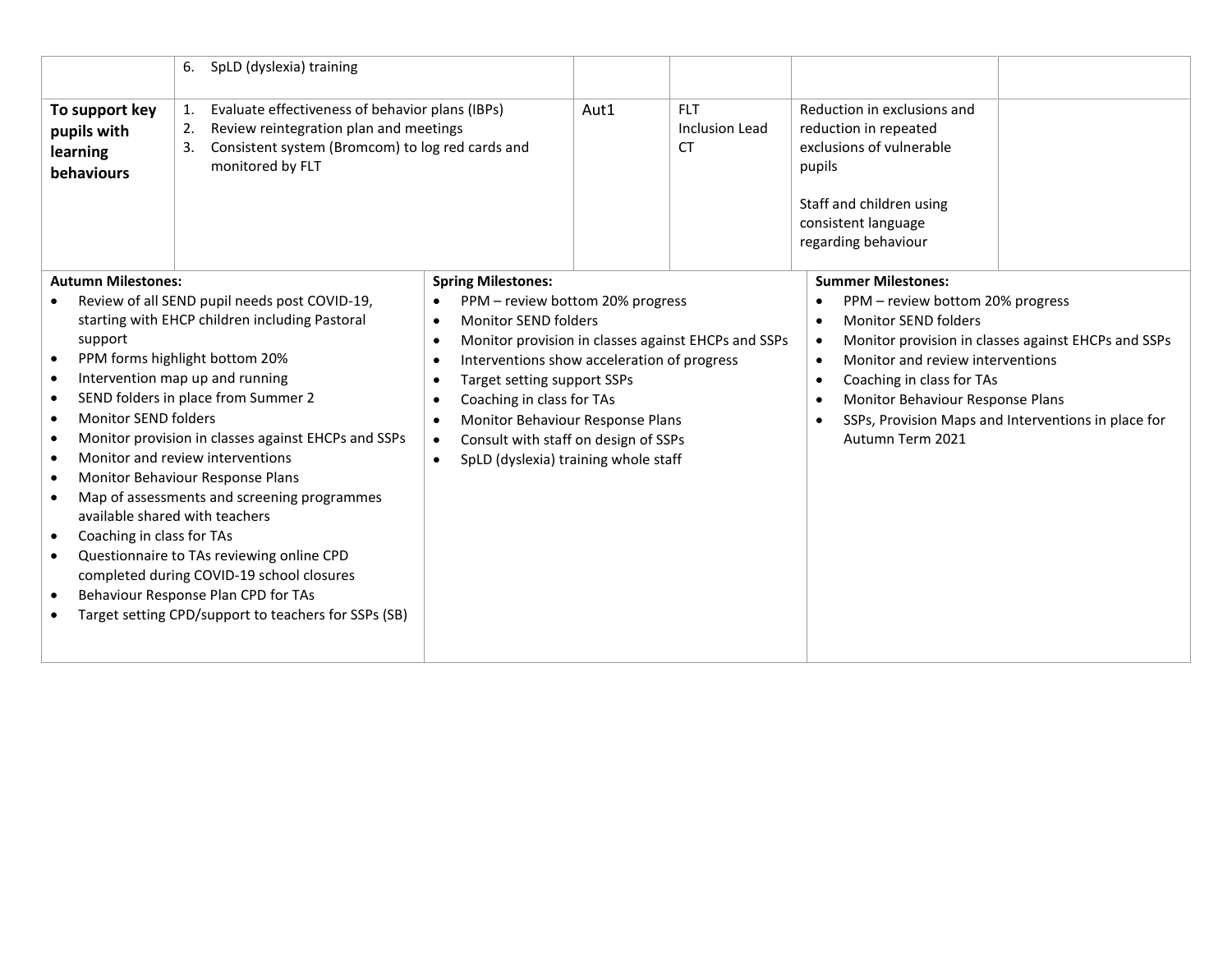| SDP 4: To continue and embed improvement in reading teaching and learning (see Subject Leader action plan) |                                                                      |                                                          |          |                     |        |                                                              |                   |
|------------------------------------------------------------------------------------------------------------|----------------------------------------------------------------------|----------------------------------------------------------|----------|---------------------|--------|--------------------------------------------------------------|-------------------|
| <b>Priority</b>                                                                                            | <b>Action</b>                                                        |                                                          | Time     | Led                 | Impact |                                                              | <b>Evaluation</b> |
|                                                                                                            |                                                                      |                                                          | frame    | by/who's            |        |                                                              |                   |
|                                                                                                            |                                                                      |                                                          |          | involved?           |        |                                                              |                   |
| To continue to                                                                                             | Reading policy regularly monitored and support offered<br>1.         |                                                          | Aut      | English             |        | Consistent approach to reading                               |                   |
| raise the                                                                                                  | where needed                                                         |                                                          |          | subject leads       |        |                                                              |                   |
| outcomes in                                                                                                | 2. Class timetables continue to reflect the high priority of         |                                                          | Termly   |                     |        | Improved outcomes in Reading                                 |                   |
| <b>Reading</b>                                                                                             | teaching reading skills                                              |                                                          |          |                     |        | GLD; Reading at KS1 and Reading                              |                   |
|                                                                                                            | Reading interwoven into the broader curriculum<br>3.                 |                                                          | Ongoing  | <b>CT</b>           | at KS2 |                                                              |                   |
|                                                                                                            | 4. Continue to explicitly teach reading skills through               |                                                          | Ongoing  |                     |        |                                                              |                   |
|                                                                                                            | explicit comprehension lessons with an exposure to a                 |                                                          |          | <b>TAs</b>          |        | Narrow gap with national<br>PP & bottom 20% children reading |                   |
|                                                                                                            | range of texts<br>5. Federated home reading provision monitored      |                                                          | Termly   |                     |        | more regularly; evidence of                                  |                   |
|                                                                                                            |                                                                      |                                                          |          |                     |        | children catching up                                         |                   |
| To embed high                                                                                              | Rigorous monitoring of the planned approach to T&L of<br>1.          |                                                          | Termly   | English Lead        |        | Improved outcomes in Reading                                 |                   |
| quality early                                                                                              | phonics in EYFS with key milestones to evaluate against              |                                                          | Aut      | СT                  | GLD    |                                                              |                   |
| reading                                                                                                    | Blending to be taught by the end of Autumn 1<br>2.                   |                                                          | Aut      |                     |        |                                                              |                   |
| teaching                                                                                                   | 3. Yr2 continue phonics from year 1 - support fluency and            |                                                          |          |                     |        | Yr2 children catch up and meet                               |                   |
|                                                                                                            | spelling                                                             |                                                          | Ongoing  |                     |        | their Summer 2020 targets.                                   |                   |
|                                                                                                            | 4. Read, Write Inc consistently being used in the Infants            |                                                          |          |                     |        |                                                              |                   |
|                                                                                                            | and T&L is at least good                                             |                                                          | Aut      |                     |        | Yr3 - those who did not pass                                 |                   |
|                                                                                                            | 5. Where children are not making expected progress with              |                                                          | Spring   |                     |        | phonics screening catch up                                   |                   |
|                                                                                                            | their phonics, provision for catch up is made.                       |                                                          |          |                     |        |                                                              |                   |
| <b>To review</b>                                                                                           | Mighty writers being consistently used across EYFS<br>1.             |                                                          | Ongoing  | English             |        | Early sentence building and story                            |                   |
| 'reading into                                                                                              | Monitor and review 'reading into writing' journey in<br>2.           |                                                          | Termly   | subject leads<br>СT |        | telling developed to support GLD                             |                   |
| writing                                                                                                    | English books<br>From monitoring, support key year groups with<br>3. |                                                          | Termly   | Hamwic              |        | Medium term planning is                                      |                   |
| planning'                                                                                                  | planning                                                             |                                                          |          | support             |        | consistently good with a learning                            |                   |
|                                                                                                            | Update and review English MTPs in KS1 and EYFS<br>4.                 |                                                          | Termly   |                     |        | journey which supports good                                  |                   |
|                                                                                                            |                                                                      |                                                          |          |                     |        | writing progress.                                            |                   |
| Improve                                                                                                    | Continue to monitor home reading and timetable<br>1.                 |                                                          | Aut      | English Lead        |        | Increased amount of children                                 |                   |
| community                                                                                                  | opportunities for 'catch up'                                         |                                                          |          | СT                  |        | reading at home regularly                                    |                   |
| engagement                                                                                                 | Develop ways to support and inspire parents with early<br>2.         |                                                          | Aut/     |                     |        |                                                              |                   |
| with home                                                                                                  | reading.                                                             |                                                          | Spring   |                     |        | Children read with greater fluency                           |                   |
| reading                                                                                                    | 3. Increase parent/ reading volunteer uptake                         |                                                          | Spring/S |                     |        | particularly those in the bottom                             |                   |
|                                                                                                            |                                                                      |                                                          | ummer    |                     | 20%    |                                                              |                   |
| <b>Autumn Milestones:</b>                                                                                  |                                                                      | <b>Spring Milestones:</b>                                |          |                     |        | <b>Summer Milestones:</b>                                    |                   |
|                                                                                                            | Reading policy practice checked in Autumn 1 and Autumn               | Year 2 move to comprehension T&L - new planning and      |          |                     |        | Skills based reading planning for every year group in        |                   |
|                                                                                                            |                                                                      | materials introduced to mirror Y3 provision              |          |                     |        | place and has been evaluated                                 |                   |
|                                                                                                            | Timetables monitored by JC/CR for reading provision.                 | Reading policy practice checked in Spring 1 and Spring 2 |          |                     |        | Reading policy practice checked in Summer 1 and              |                   |
|                                                                                                            |                                                                      | Timetables monitored by JC/CR for reading provision.     |          |                     |        | Summer 2                                                     |                   |